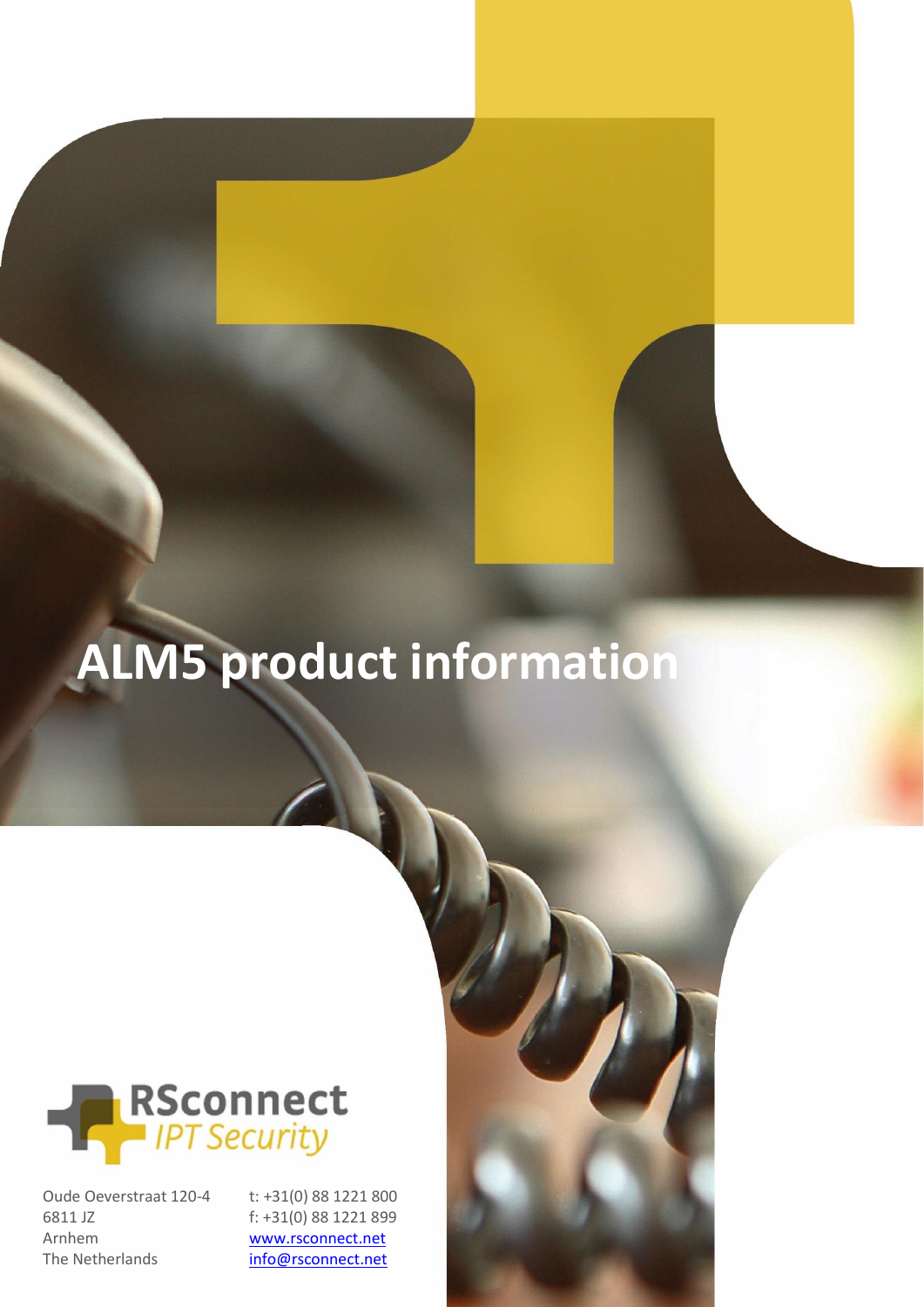## **ALM 5 detailed product feature information**

Active Login Manager (ALM) is a Cisco Extension Mobility PC client. ALM removes the need for a user to manually logon to the Cisco IP Phone and ALM adds additional features to increase user experience. ALM can also contribute in a better company reach ability because of several enhancements and integrations with other Cisco and Microsoft products.



|                       | Busy with searching for suitable telephone |  |
|-----------------------|--------------------------------------------|--|
|                       |                                            |  |
|                       |                                            |  |
|                       |                                            |  |
| Callmanager IP found: | unknown                                    |  |
| Device IP found:      | unknown                                    |  |
| Device ID found:      | unknown                                    |  |
| Phone DN found:       | unknown                                    |  |

#### **No additional server hardware required**

ALM (Express and PRO) is a client only application. When deploying ALM within the network there is no need to install a separate additional server. No investments have to be done.



#### **No additional software modification required**

Because ALM uses the standard ExtensionMobility service available with every Cisco CallManager running 3.1 or higher there is no need to change any configuration items within the existing environment. If now a user logs in to his Cisco IP Phone by hand ALM will work instantly after installation, even an administrator does not have to be involved in the process.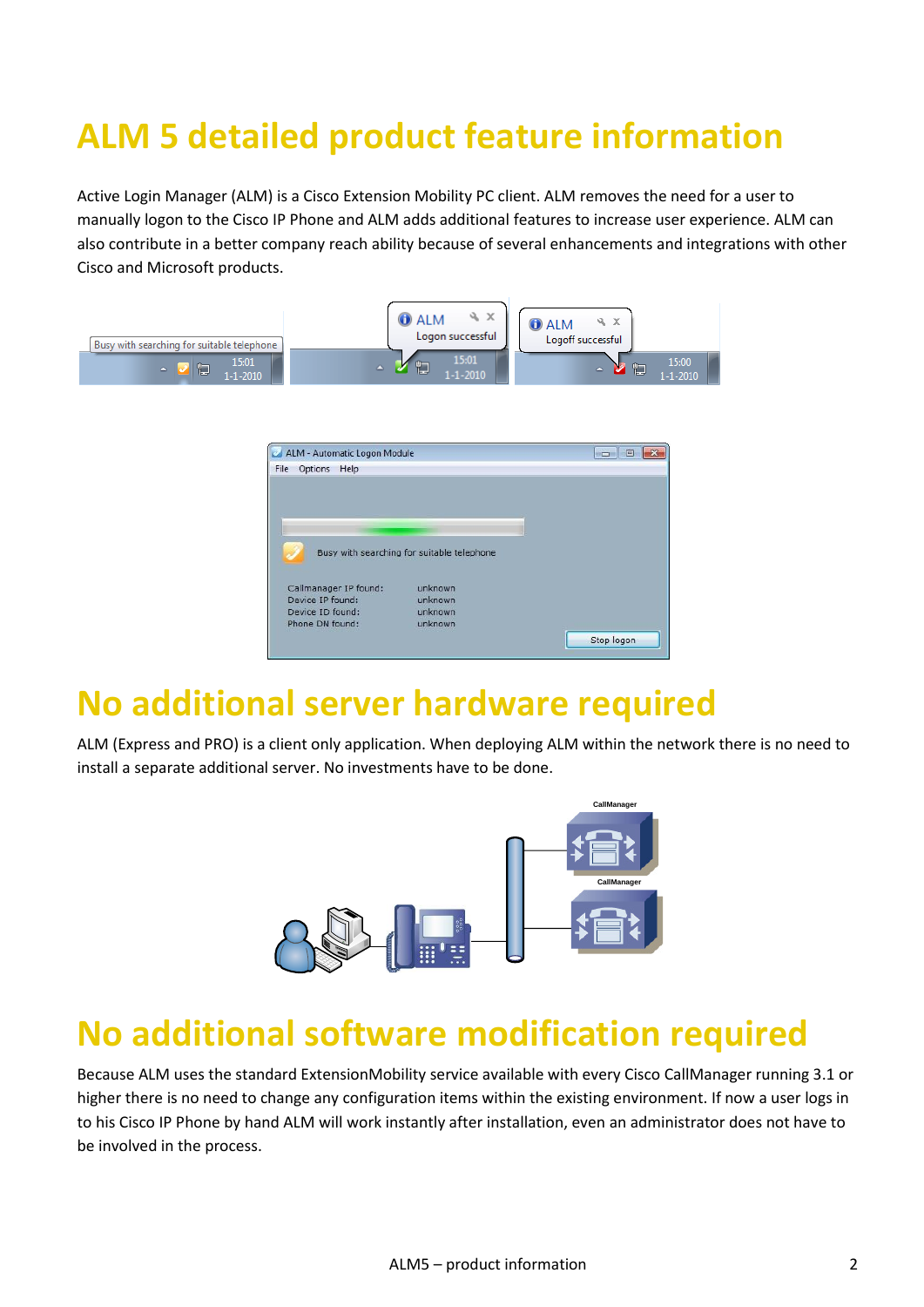## **Support for wired and wireless clients**

When using a wired connection between the Cisco IP Phone and the client PC with ALM installed the detection process of ALM will discover any attached Cisco IP Phone fully automatically.

Wireless connected PC's are also supported with fixed settings for the relation of a client PC with any Cisco IP Phone.



#### **Secure ExtensionMobility communications**

The strong SSL encryption protocol HTTPS is used by ALM to communicate with the Extension Mobility Server.

The manual logon option via the Telephone User Interface (TUI) can be disabled to increase security within the Unified Communications network.

#### **No single point of failure**

There is no additional server required with ALM (Express and PRO) so there is no single point of failure. If there is an issue with one of the ALM clients all other clients will still operate as usual.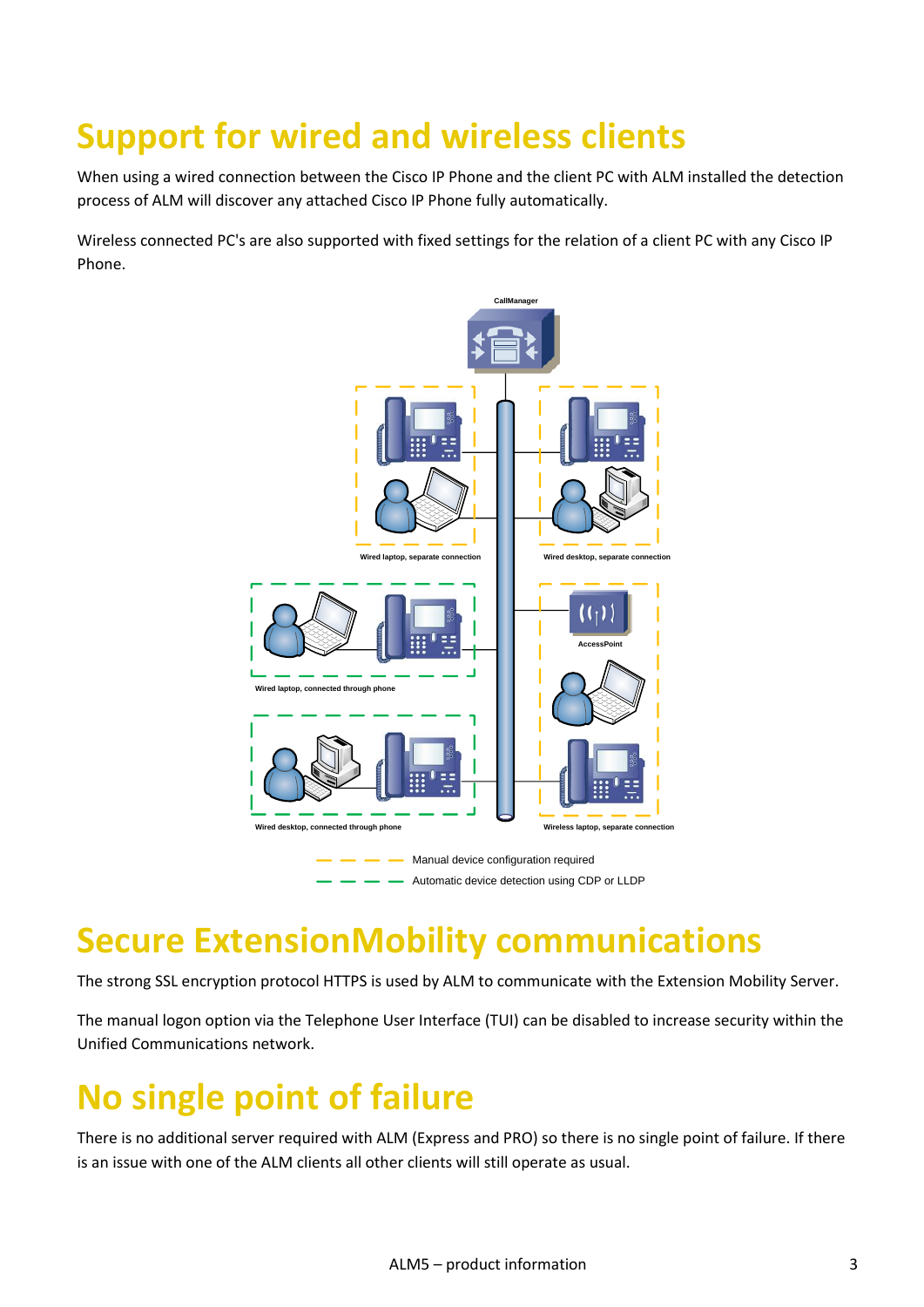#### **No server software maintenance**

Because ALM (Express and PRO) is a client-only application the only updates or maintenance actions will take place on the client. These actions can be easily scheduled or activated with simple domain login scripts or via Active Directory updates.

## **Import and Export settings for easy deployment**

A new export and import feature has been added to ALM which allows an administrator to prepare a configuration, or settings file, with all the required customer specific settings and use this file for easy deployment. Guaranteeing configuration consistency throughout the network.

#### **Full automatic server redundancy**

If the primary Extension Mobility server fails ALM will seamless switch over to the backup Extension Mobility Server. There is no need to define or configure additional DNS round-robin redundancy or Service URL redundancy within the network. A user will not notice any outage.

## **Scripted installation**

When installing ALM on multiple PC's several scripting options are available even MSI roll-out using AD is possible. Predefining user-based settings can also be done during this roll-out mechanism.

## **Flexible call forwarding based on PC status**

ALM is now able to forward the Phone (Line) of the user to any internal or external destination based on the status of Windows. For example, when a user locks his PC ALM can forward all incoming calls to a mobile number, of when the user disconnects the Terminal/CITRIX/VDI session ALM forwards all calls to the reception or voicemail.

## **Multiple profiles support**

When using ALM users can now use multiple profiles associated to their single user account. ALM provides the option to the user to select or switch between profiles.

CallManager Express does not support multiple profiles.

#### **Support for new generation Cisco IP Phones**

ALM has been tested with the latest Cisco IP Phones like the Cisco 69xx, 79xx, 78xx, 88xx, 89xx and Cisco 99xx series.

## **Trigger applications**

ALM is now able to trigger applications after a successful login or logoff request has been made.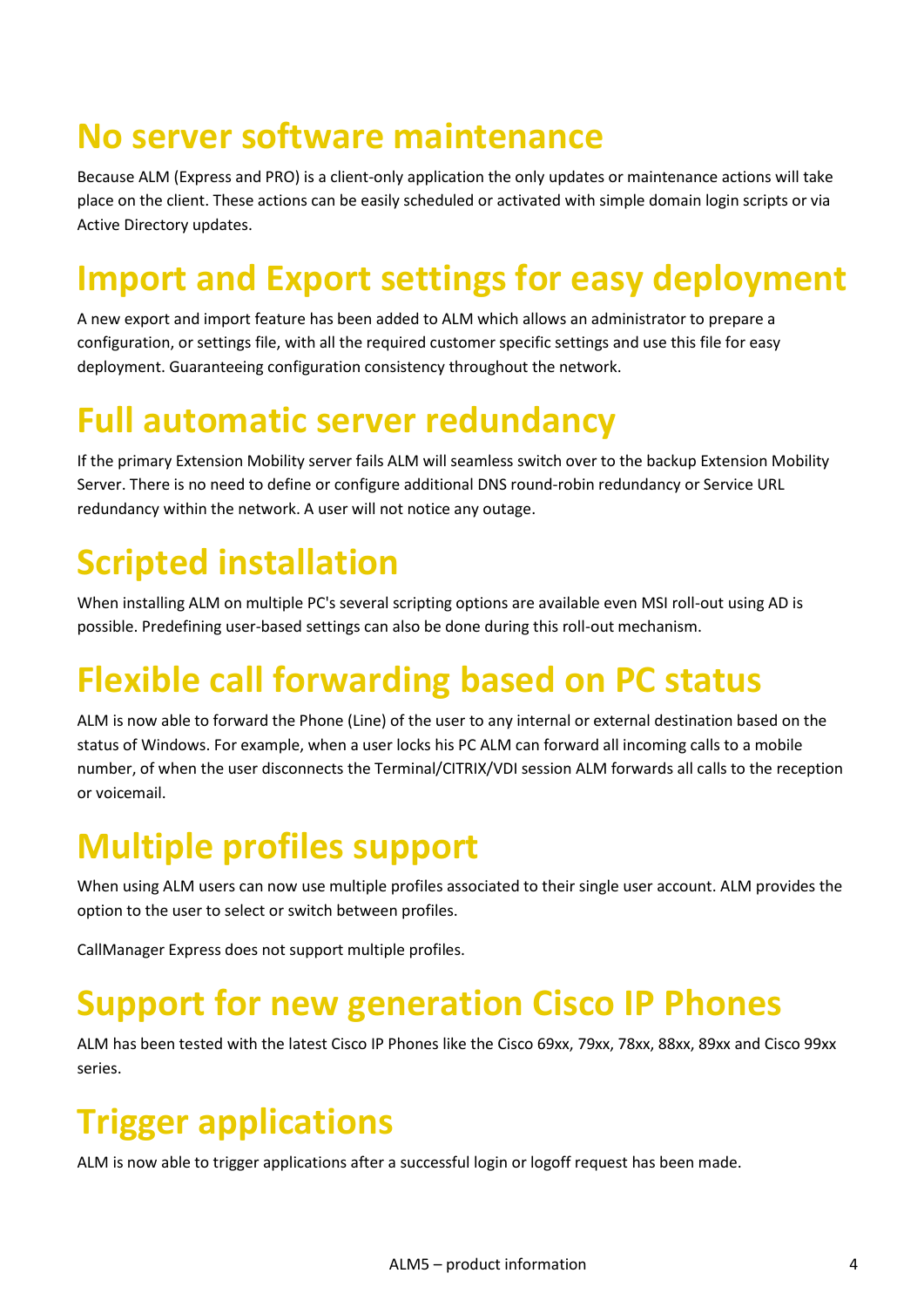## **Expanded Operating System support**

Up to Windows 10 operating systems are now fully supported.

#### **More user flexibility**

A lot of action settings can be configured by an administrator or an end user. Current available actions are:

- Log off the user from the phone when PC goes into stand-by/hibernate
- Log off the user from the phone when the screensaver starts
- Log off the user from the phone when the PC is locked
- Log on the user to the phone when the PC is unlocked
- Log off the user from the phone PC is undocked and removed from the docking station
- Log off when ALM is closed
- Detect if a user has been logged of manually or from another source
- Log on when the user is logged of manually or from another source
- Log off the user from the phone via WiFi if the network (cable) connection fails

| ALM - User Settings                                                                                  |                |              |        |  |  |
|------------------------------------------------------------------------------------------------------|----------------|--------------|--------|--|--|
| <b>Phone control</b>                                                                                 | User Interface |              |        |  |  |
| Logon/Unlock options                                                                                 |                |              |        |  |  |
| ALM application starts                                                                               |                | Logon phone  |        |  |  |
| PC/laptop is unlocked<br>Restore after standby or hibernate triggers<br>lock-screen                  |                | Logon phone  |        |  |  |
| Phone device is logged off                                                                           |                | Do nothing   |        |  |  |
| Logoff/Lock options                                                                                  |                |              |        |  |  |
| PC/laptop is locked                                                                                  |                | Logoff phone |        |  |  |
| Screensaver starts<br>Laptop is removed from dockingstation<br>PC/Laptop enters standby or hibernate |                | Do nothing   |        |  |  |
|                                                                                                      |                | Logoff phone |        |  |  |
|                                                                                                      |                | Logoff phone |        |  |  |
| ALM applications exits<br>Either manually or triggered by a Windows logoff,<br>restart or shutdown   |                | Logoff phone |        |  |  |
| <b>Terminal session disconnects</b>                                                                  |                | Logoff phone |        |  |  |
| Force WiFi logout when PC is disconnected                                                            |                |              |        |  |  |
|                                                                                                      |                | Save         | Cancel |  |  |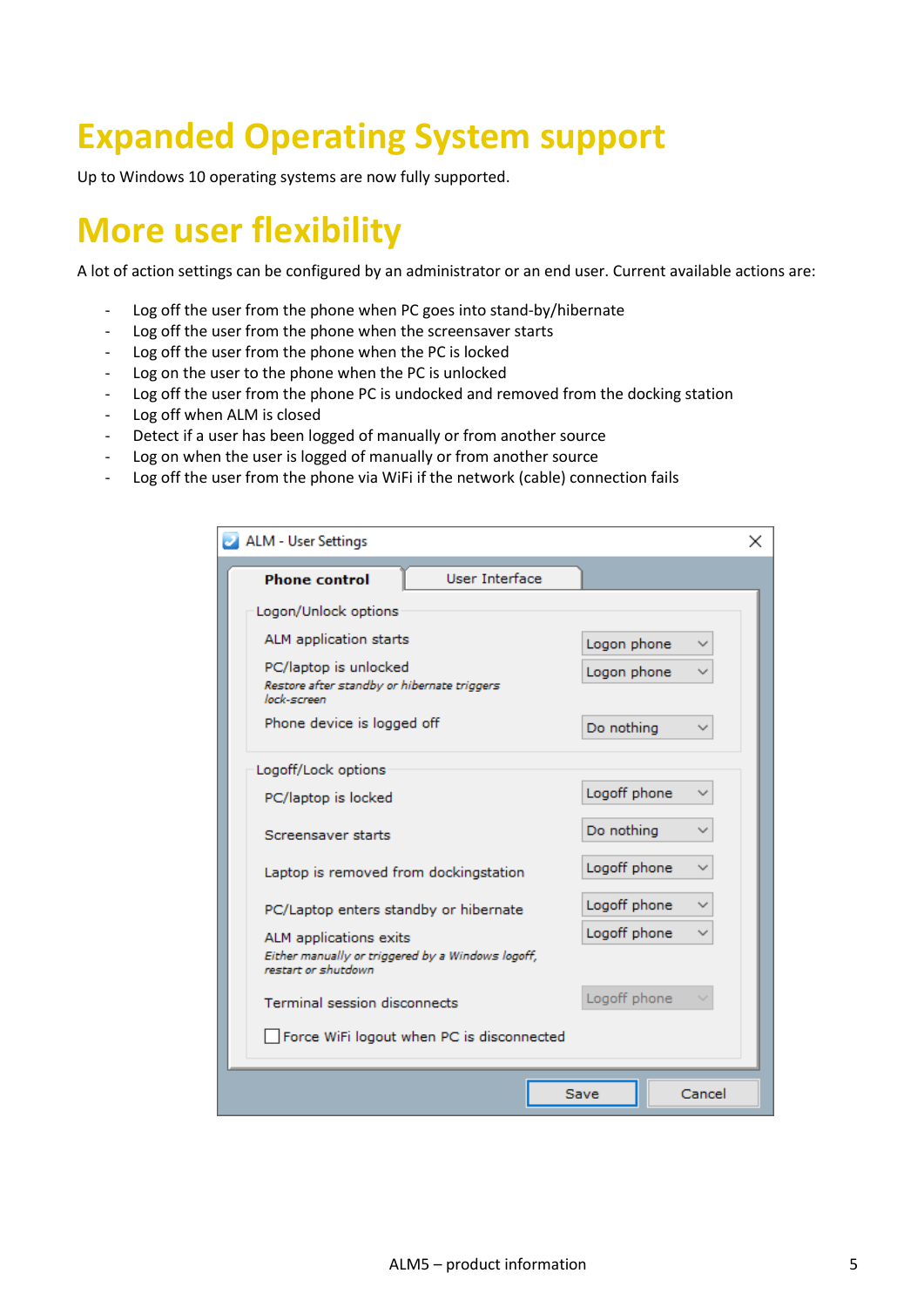## **Support for latest Unified Communications Manager**

ALM has been tested with CallManager version 3, 4 and 5 up to the latest version 12.x.

## **Microsoft Office Communicator/Lync and SfB**

#### **integration**

ALM PRO will update the MOC/Lync or SfB status based on the logon and logoff action of a user on the PC.

#### **Cisco Jabber support**

ALM PRO can communicate with Cisco Jabber and update the user's status based on their Extension Mobility status.

#### **Support for new protocols**

ALM Express, PRO and PRO+ supports the CDP protocol since version 1 and since version 3 support for the LLDP, open standard, protocol has been added. Providing a better and stable solution for future releases of Cisco IP Phone products.



**Wireless laptop, separate connection**